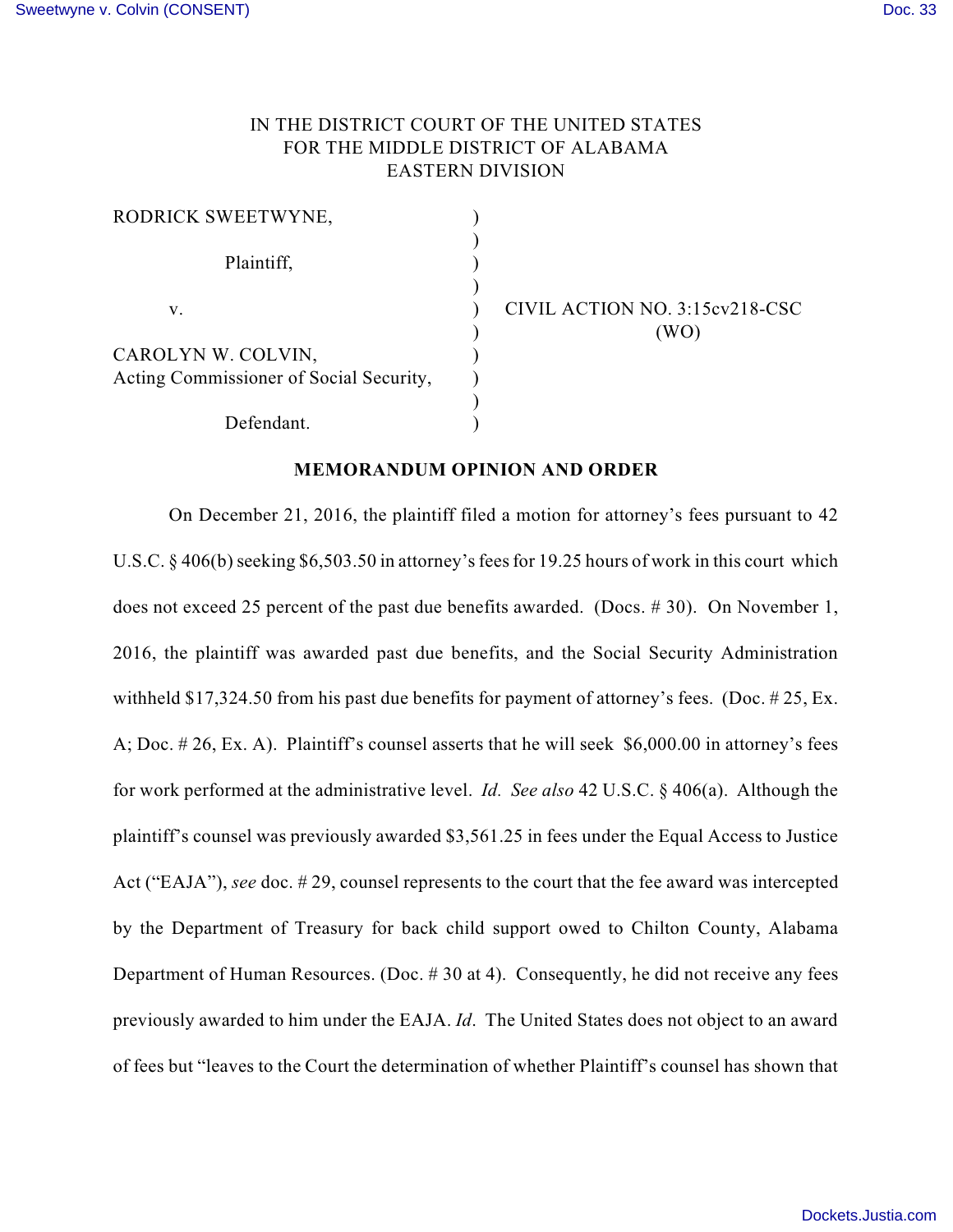the fees requested are reasonable." (Doc. # 32 at 2).

The plaintiff entered into a contingency fee agreement with counsel in which the plaintiff agreed to payment of attorney's fees in the amount of 25 percent of any past due benefits awarded to him. (Doc. # 30, Ex. 1). On April 7, 2015, the plaintiff sought review of the Commissioner's adverse decision in this court. (Doc. # 1, Compl.). Pursuant to 28 U.S.C. §  $636(c)(1)$  and M.D. Ala. LR 73.1, the parties consented to entry of final judgment by the United States Magistrate Judge. On April 29, 2016, the court remanded this case to the Commissioner with directions to award benefits to the plaintiff. (Docs.  $\# 24 \& 25$ ).

The court must independently determine whether an award of attorney's fees in the amount of \$6,503.50, which equates to an hourly rate of approximately \$337.84 for 19.25 hours of work performed in this court, is reasonable in this case. In *Grisbrecht v. Barnhart*, 535 U.S. 789, 794 (2002), the Supreme Court examined the question of attorney's fees in conjunction with contingency fee agreements in Social Security disability cases. Specifically, the Court held that "§ 406(b) does not displace contingent-fee agreements as the primary means by which fees are set for successfully representing Social Security benefits claims in court. Rather § 406(b) calls for court review of such arrangements as an independent check, to assure that they yield reasonable results in particular cases." 535 U.S. at 807. The contingency fee agreement in this case does not exceed the 25 percent ceiling established by  $\S 406(b)$ . However, it is not sufficient for the court to simply accept 25 percent of past due benefits as a reasonable attorney fee.

Courts that approach fee determinations by looking first to the contingent-fee agreement, then testing for reasonableness, have appropriately reduced the attorney's recovery based on the character of the representation and the results the representation achieved.